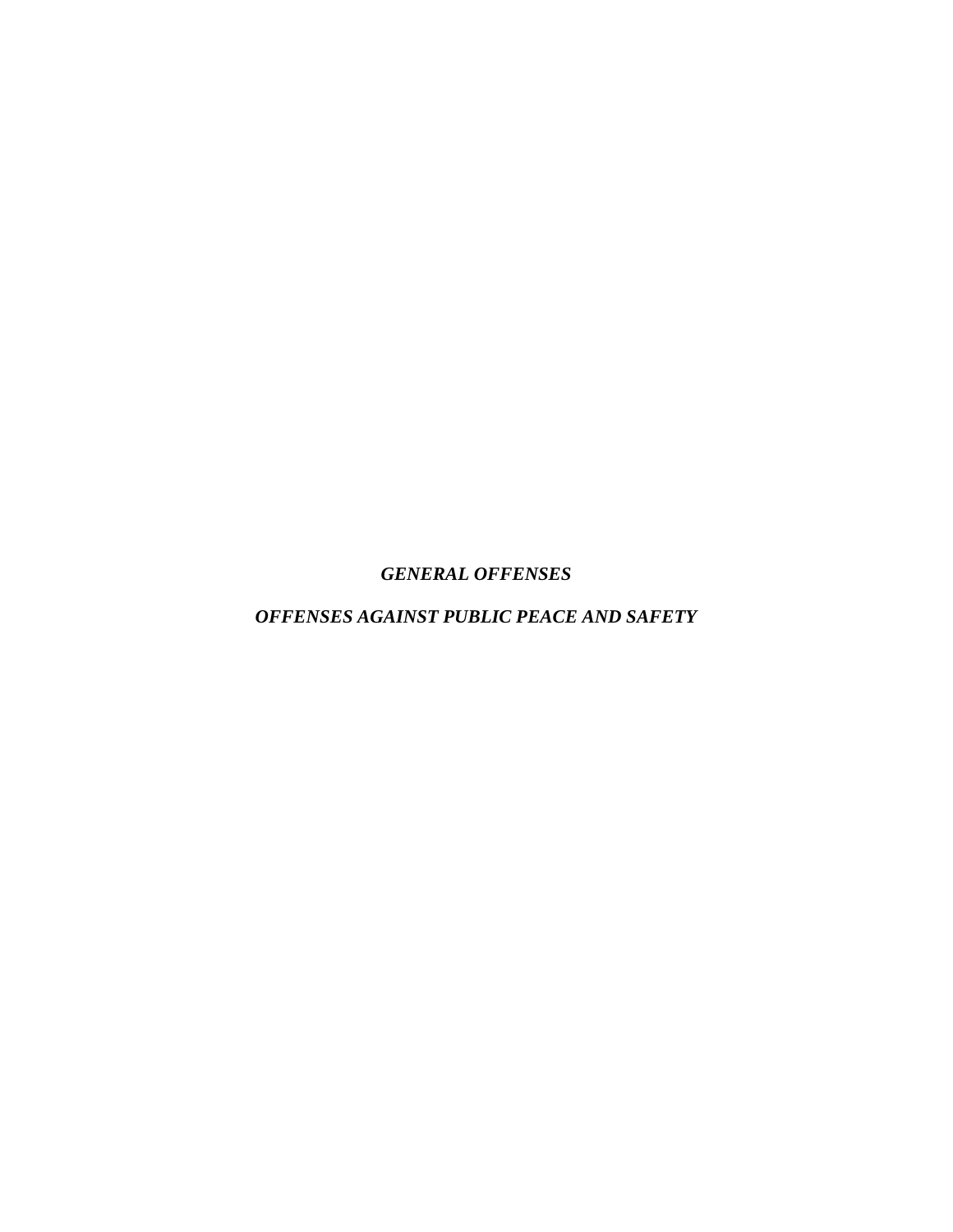#### *GENERAL PROVISIONS*

#### **§ 130.01 CURFEW FOR MINORS.**

(A) No minor under the age of 16 shall loiter, wander, stroll, loaf or play in or upon the streets, roads, alleys or other public places within the town, or in any vehicle placed or parked thereon between the hours of 11:00 pm and daylight of the following day, unless accompanied by the parent, guardian or other adult person having the care, custody or control of the minor.

('75 Code, § 15-4)

(B) No parent, guardian or other person having the care, custody or control of any minor under the age of 16 years shall permit such minor to violate any of the provisions of division (A).

('75 Code, § 15-5)

(1) Whenever any law enforcement officer discovers or has his attention called to the fact that a minor is violating any of the provisions of division (A), the duty officer shall make an immediate investigation of the violation.

(2) If the investigation reveals that division (A) is being violated by the minor, the officer shall take the minor in to custody and cause him to be taken or delivered to his home or place of residence and placed in the care and control of the parent, guardian or other person having control of the minor.

('75 Code, § 15-6)

(C) Any parent, guardian or other person having the care, custody or control of any minor who, after delivery of such minor to his custody under the provisions of division (C) shall permit such minor to again violate the provisions of this section shall be guilty of a misdemeanor and punished as provided by state law.

('75 Code, § 15-7)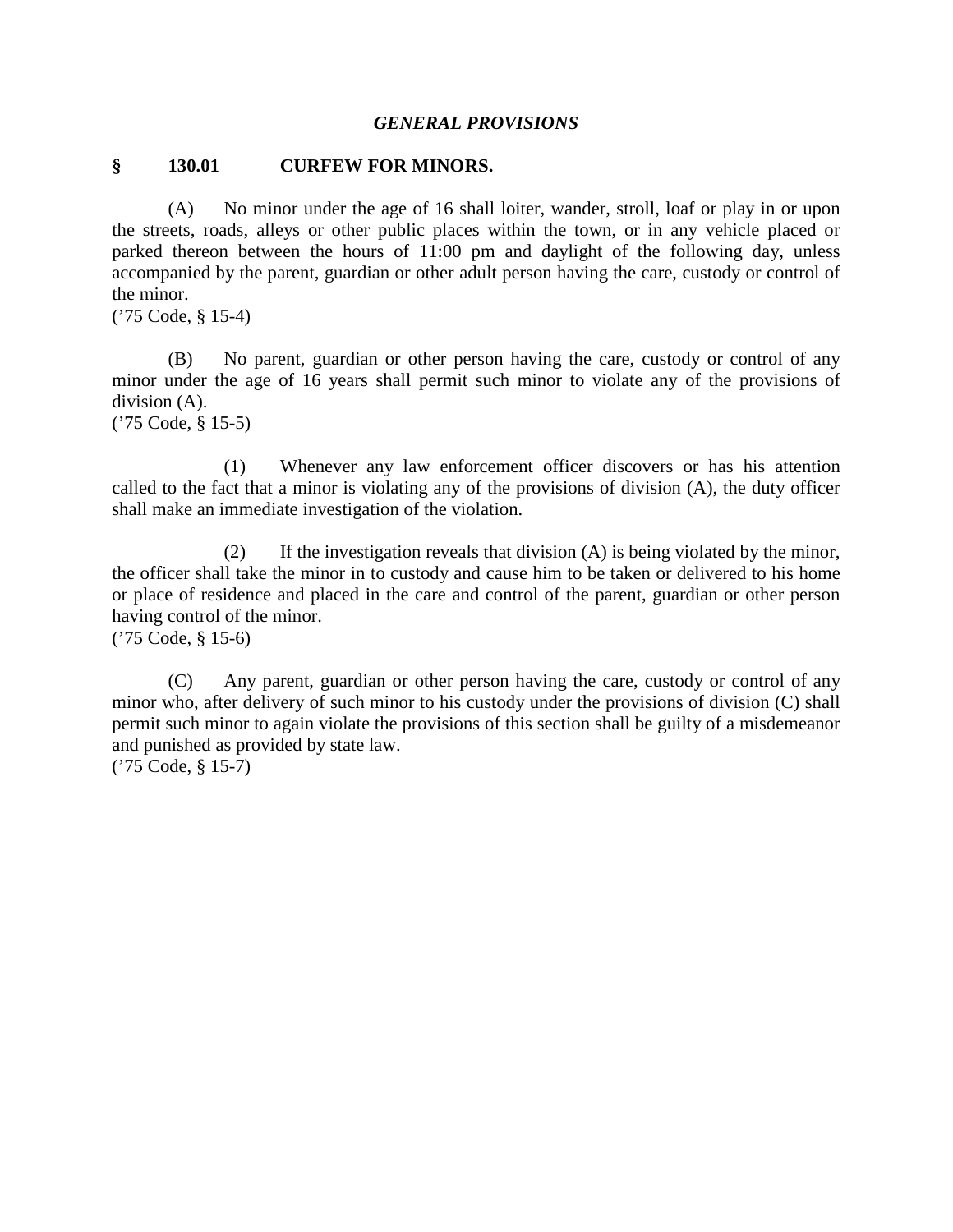#### **§ 130.02 DISORDERLY CONDUCT.**

Any person who shall do or engage in any of the following shall be guilty of disorderly conduct:

(A) Any person who shall act in a violent or tumultuous manner toward another, whereby any person is placed in danger of safety of his life, limb or health.

(B) Any person who shall act in a violent or tumultuous manner toward another, whereby public property or property of any other person is placed in danger of being destroyed or damaged.

(C) Any person who shall endanger lawful pursuits of another by acts of violence or threats of bodily harm.

(D) Any person who shall cause, provoke or engage in any fight, brawl or riotous conduct so as to endanger the life, limb, health or property of another or public property.

(E) Any person who shall assemble or congregate with another or others and cause, provoke or engage in any fight or brawl.

(F) Any person who shall collect in bodies or in crowds and engage in unlawful activities.

(G) Any person who shall assemble or congregate with another or others and engage or attempt to engage in gaming.

(H) Any person who shall frequent any public place and obtain money from another by an illegal and fraudulent scheme, trick artifice or device, or attempt to do so.

(I) Any person who assembles with another or others and engages in any fraudulent scheme, device or trick to obtain any valuable thing in any place or from any person, or attempts to do so.

(J) Any person who utters, in a public place or any place open to the public any obscene words or epithets.

(K) Any person who frequents any place where gaming or the illegal sale or possession of alcoholic beverages or narcotics or dangerous drugs is practiced, allowed or tolerated.

(L) Any person who shall use "fighting words" directed towards any person who becomes outraged and thus creates turmoil.

(M) Any person who shall assemble or congregate with another or others and do bodily harm to another.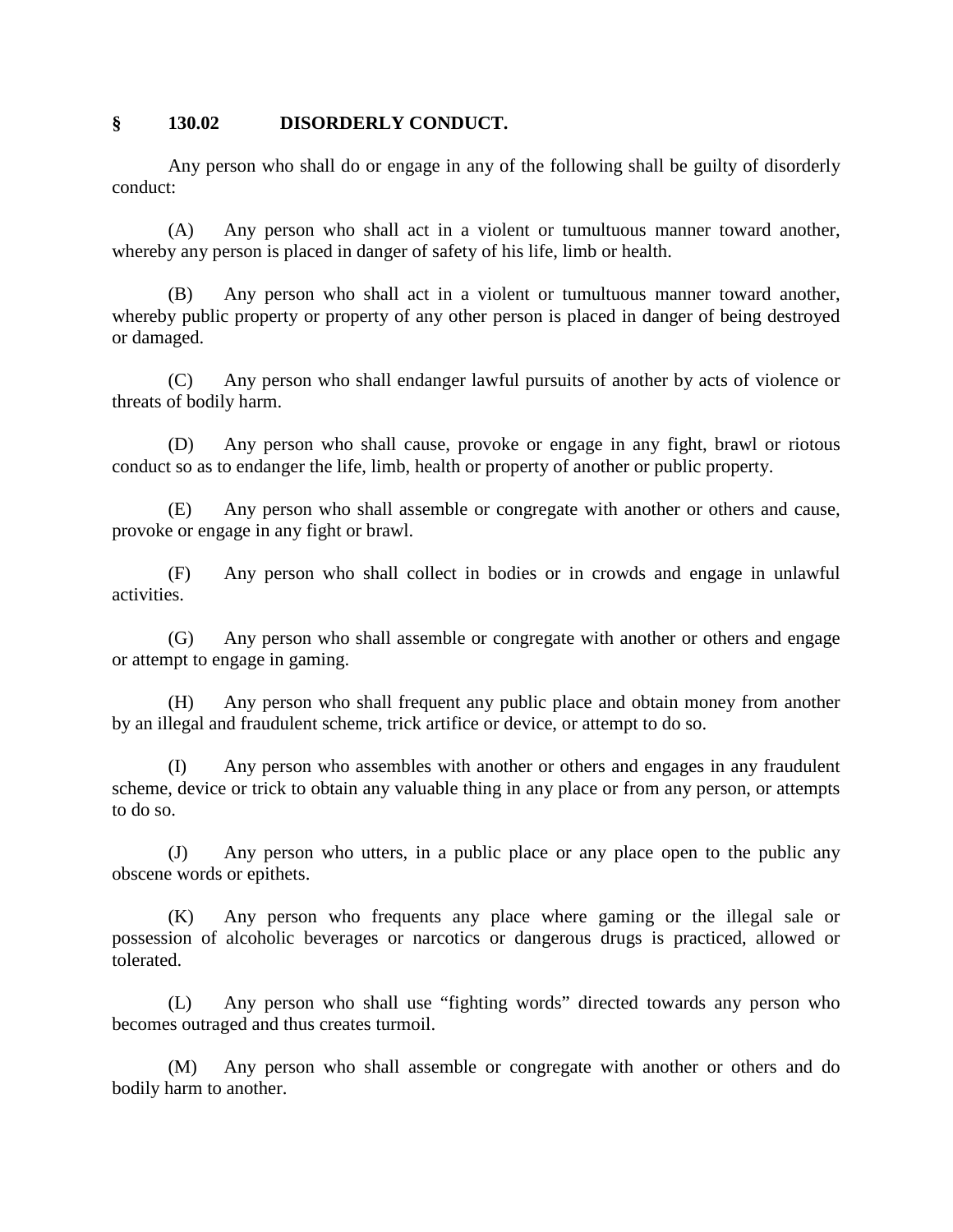(N) Any person who shall, by acts of violence, interfere with another's pursuit of a lawful occupation.

(O) Any person who shall congregate with another or others in or on any public way so as to halt the flow of vehicular or pedestrian traffic and refuse to clear such public way when ordered to do so by a police officer or other person having authority.

(P) Any person who damages, befouls or disturbs public property or the property of another so as to create a hazardous, unhealthy or physically offensive condition. ('75 Code, § 15-8)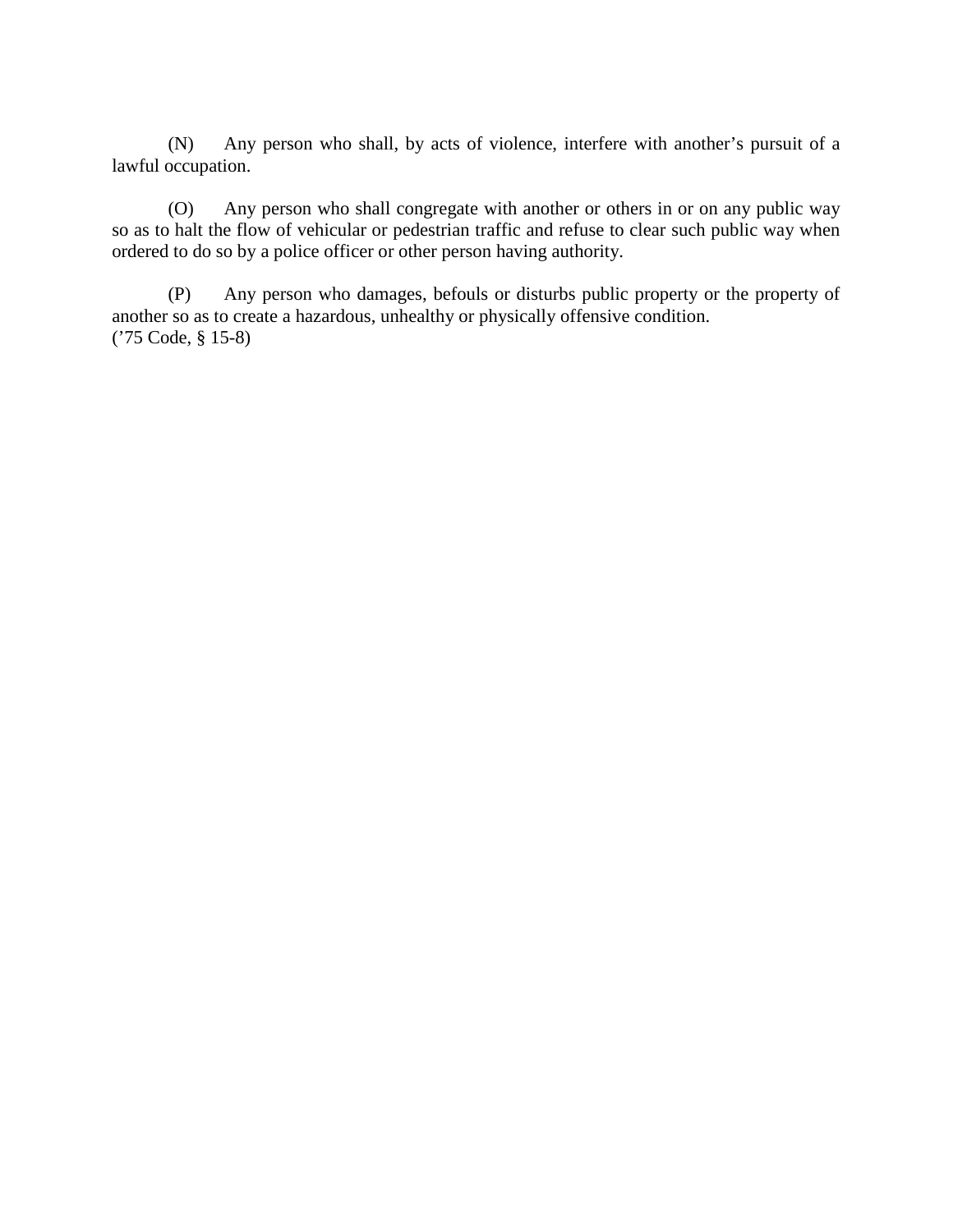# **§ 130.03 FALSE ALARMS.**

No person shall make or circulate or cause to be made or circulated a false alarm of fire or false call to any emergency vehicle. ('75 Code, § 15-9)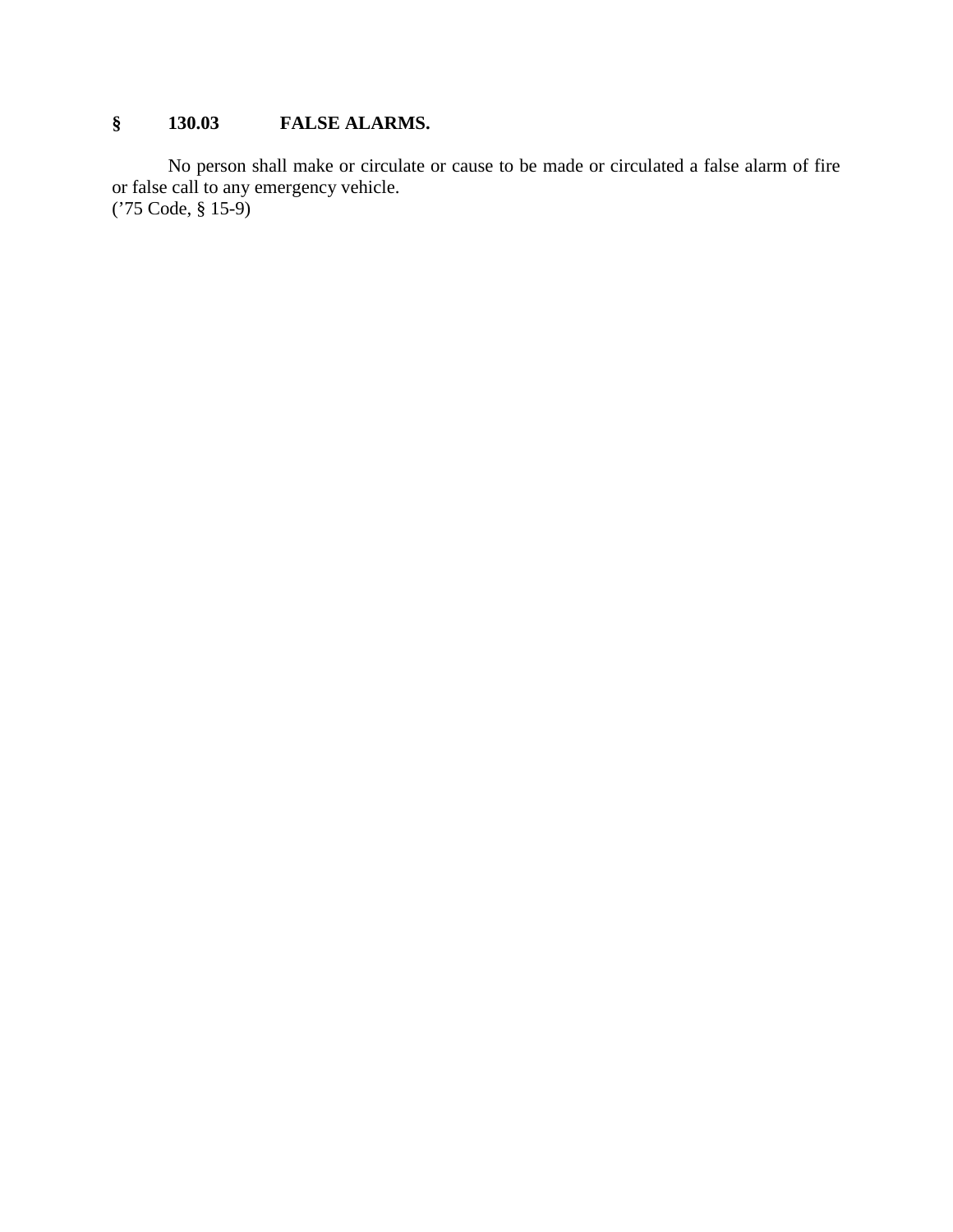## **§ 130.04 DISCHARGING OR PERMITTING CHILD TO DISCHARGE WEAPONS; POSSESSION OF WEAPONS ON TOWN PROPERTY.**

- a) It shall be unlawful for any person to discharge an air rifle, air pistol, air gun, slingshot or any like instrument used to eject a pellet or projectile, to discharge a pistol, rifle, shotgun or other firearm within the corporate limits, except in the following circumstances:
	- 1. By a police officer acting in the performance of his or her duties;
	- 2. With the permission of a police officer acting in the performance of his or her official duties;
	- 3. In self-defense;
	- 4. As a part of any use authorized by the Aberdeen Unified Development Ordinance. (Amended 06-22-15)
- b) Except as provided in subsection (1) below, all persons are prohibited from possessing weapons as defined in GS §14-269 and firearms as defined in §14-409.39 during and on the premises of any Town sponsored Fourth of July holiday festival.
	- 1. This section shall not apply to law enforcement personnel acting within the scope of their duties and to those persons lawfully permitted to possess and carry a concealed handgun pursuant to G.S. § 14-269.

('75 Code, § 15-12) (Amended 06-22-15)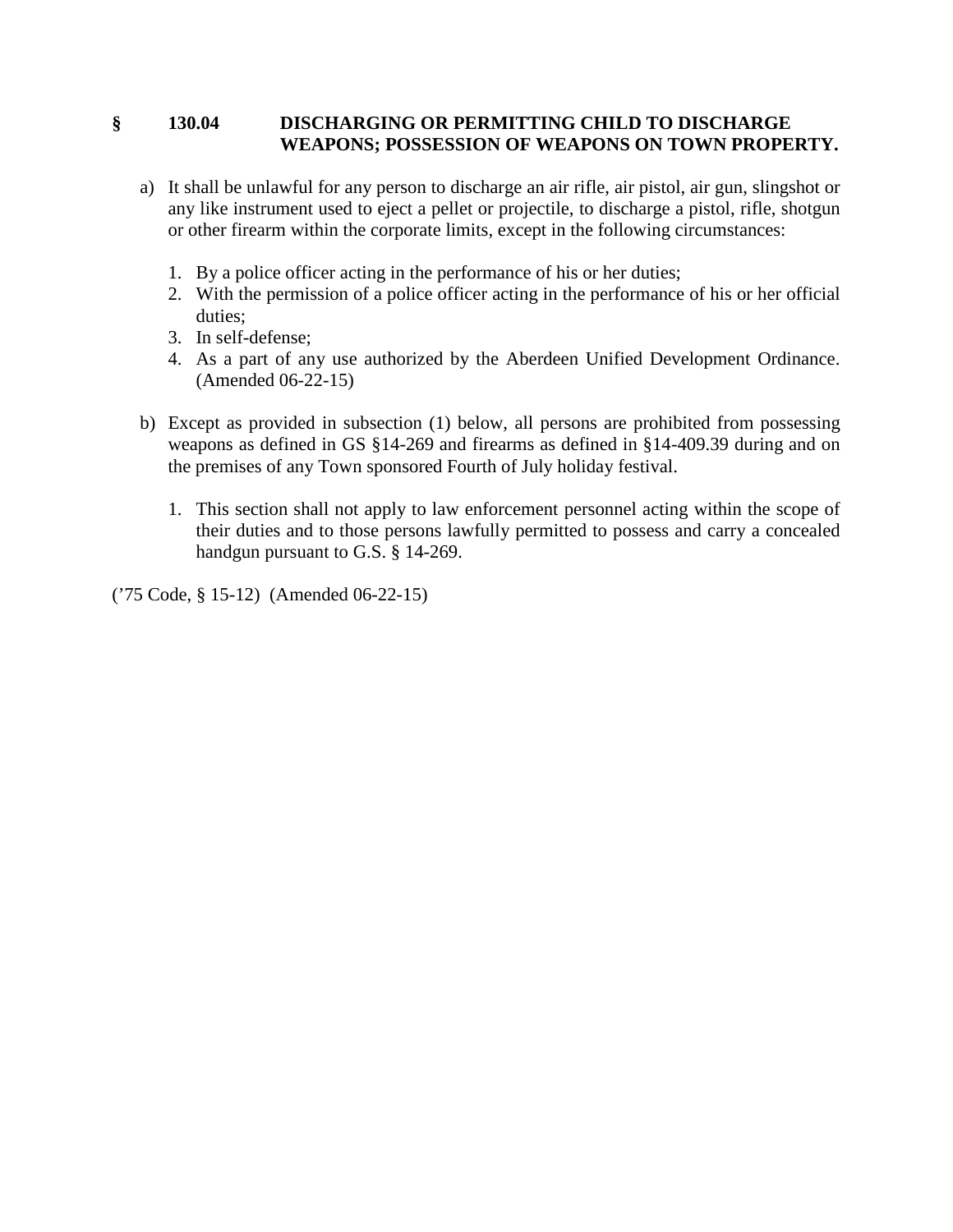## *ANIMALS OWNED BY TOWN*

#### **§ 130.10 CRUELTY TO ANIMALS OR POLICE DOG OWNED BY TOWN.**

It shall be unlawful to willfully torture, torment, beat, kick, strike, mutilate, injure, disable or otherwise mistreat a dog or other animal owned by the town or willfully by any action whatsoever interfere with the lawful performance of such dog or animal.

(Ord., passed 1-10-94)

# *Cross-reference:*

*Cruelty to animals generally, see § 91.03*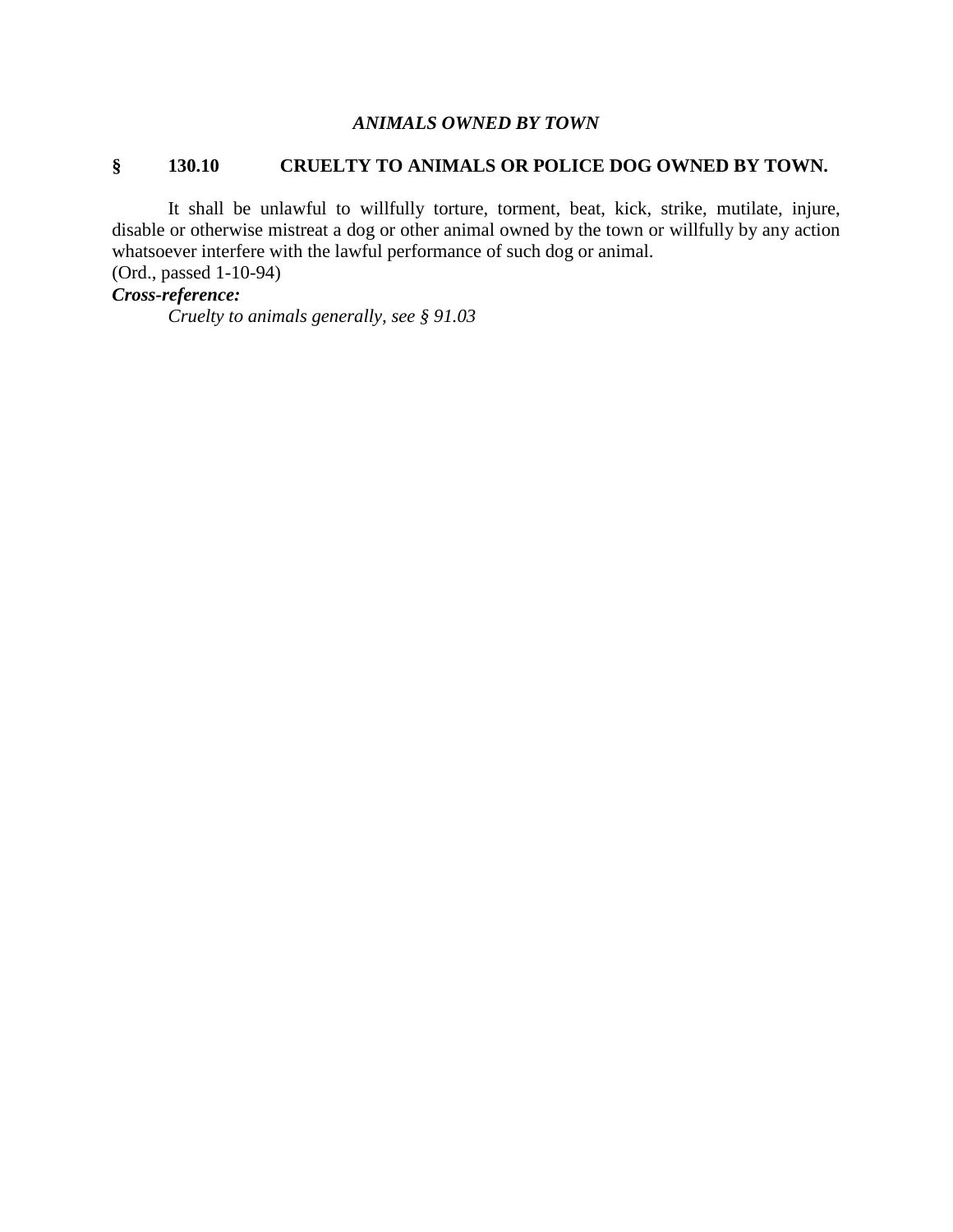*GENERAL OFFENSES*

*OFFENSES AGAINST PERSONS AND PROPERTY*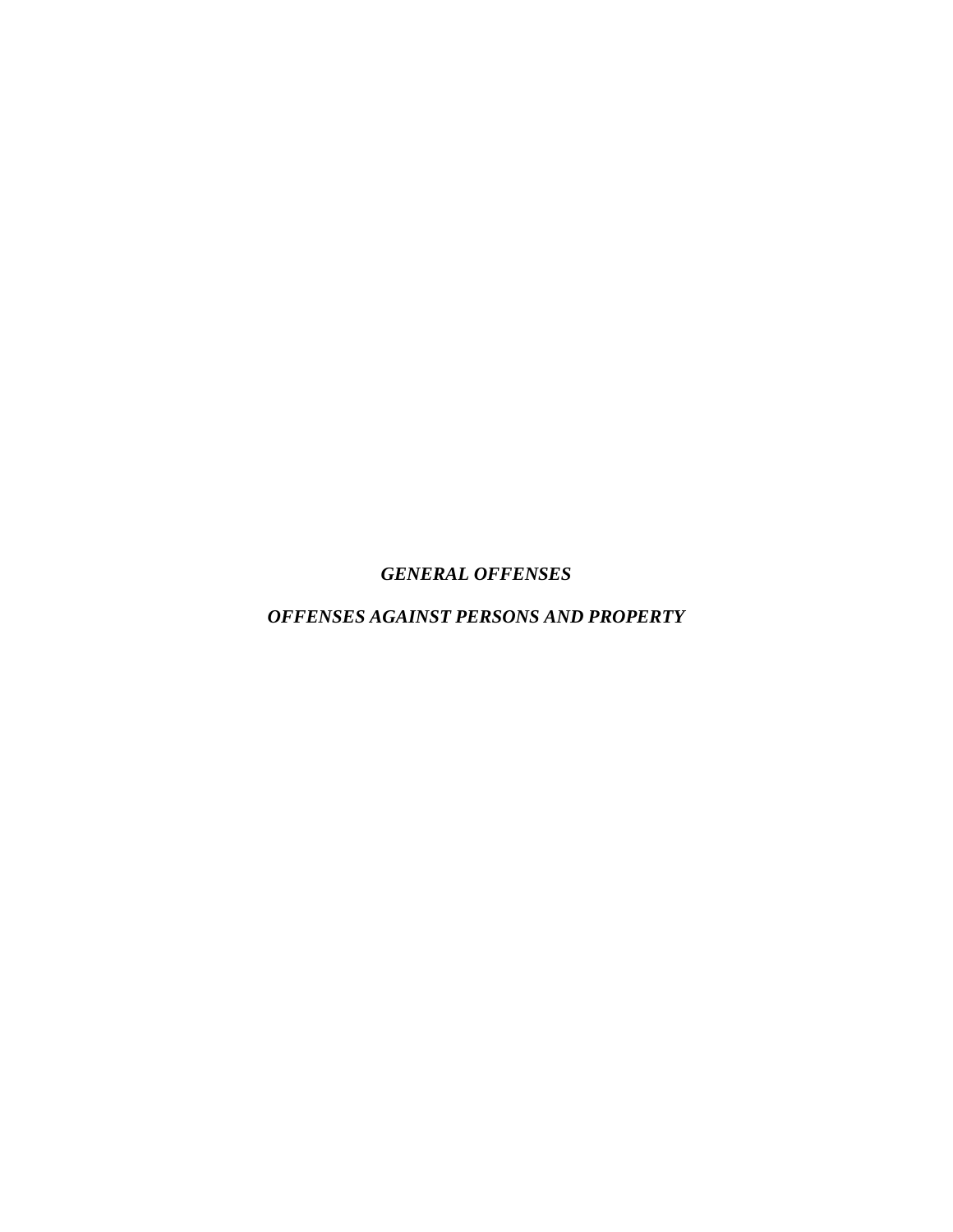## **§ 131.01 REMOVING OR DESTROYING BARRICADES.**

No person, other than an employee of the town, shall remove, tear down or destroy any barricade which has been erected by the town. ('75 Code, § 15-2)